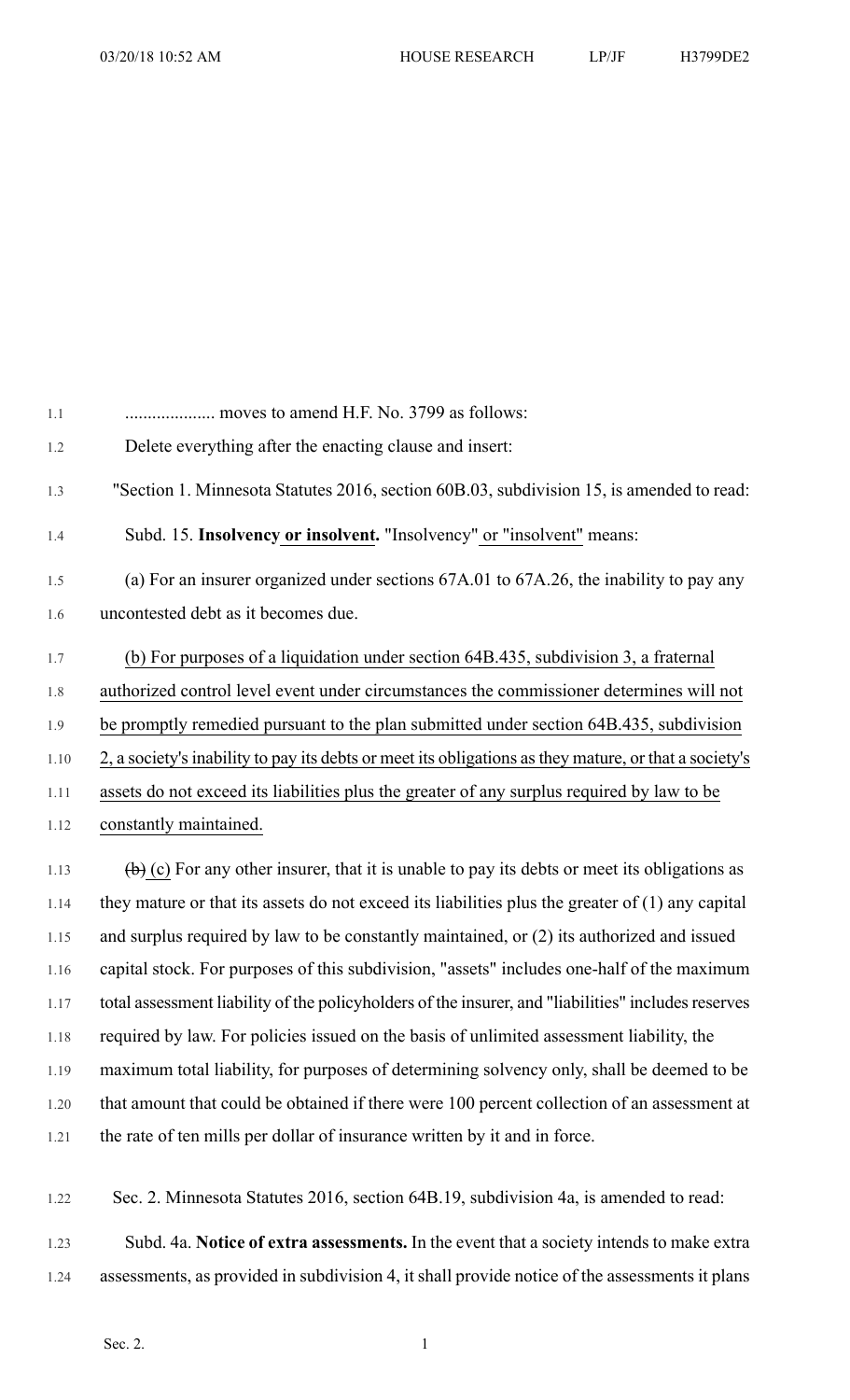| 2.1  | to make to the commissioner, and to the commissioner insurance regulator of its state of            |
|------|-----------------------------------------------------------------------------------------------------|
| 2.2  | domicile if it is a foreign society, at least 90 days before the effective date of the assessments. |
| 2.3  | Within 60 days of filing, the commissioner may disapprove the assessment of a domestic              |
| 2.4  | society if the assessment was not duly adopted, is not in the best interests of the benefit         |
| 2.5  | members, or does not materially improve the long term viability of the society. The                 |
| 2.6  | commissioner may approve an earlier effective date for the assessment.                              |
|      |                                                                                                     |
| 2.7  | Sec. 3. Minnesota Statutes 2016, section 64B.43, is amended to read:                                |
| 2.8  | <b>64B.43 FRATERNAL AUTHORIZED CONTROL LEVEL EVENT; FOREIGN</b>                                     |
| 2.9  | <b>SOCIETIES.</b>                                                                                   |
| 2.10 | Subdivision 1. <b>Definition Definitions.</b> For purposes of this section, the terms in this       |
| 2.11 | subdivision have the meanings given.                                                                |
| 2.12 | (a) "Fraternal authorized control level event" means any of the following events:                   |
| 2.13 | (1) the filing of a risk-based capital report by the society that indicates that the society's      |
| 2.14 | total adjusted capital is less than its fraternal authorized control level risk-based capital;      |
| 2.15 | (2) the notification by the commissioner to the society of an adjusted risk-based capital           |
| 2.16 | report that indicates the event in clause (1), provided the society does not challenge the          |
| 2.17 | adjusted risk-based capital report under section 64B.44;                                            |
|      |                                                                                                     |
| 2.18 | (3) if, pursuant to section 64B.44, the society challenges an adjusted risk-based capital           |
| 2.19 | report that indicates the event in clause (1), notification by the commissioner to the society      |
| 2.20 | that the commissioner has, after a hearing, rejected the society's challenge;                       |
| 2.21 | (4) the failure of the society to respond, in a manner satisfactory to the commissioner,            |
| 2.22 | to a corrective order, provided the society has not challenged the corrective order under           |
| 2.23 | section 64B.44;                                                                                     |
| 2.24 | (5) if the society has challenged a corrective order under section 64B.44 and the                   |
| 2.25 | commissioner has, after a hearing, rejected the challenge or modified the corrective order,         |
| 2.26 | the failure of the society to respond, in a manner satisfactory to the commissioner, to the         |
| 2.27 | corrective order subsequent to rejection or modification by the commissioner;                       |
| 2.28 | (6) the failure of the society to submit a risk-based capital plan to the commissioner              |
| 2.29 | within the time period in section 64B.42;                                                           |
| 2.30 | (7) notification by the commissioner to the society that:                                           |
| 2.31 | (i) the risk-based capital plan or revised risk-based capital plan submitted by the society         |
| 2.32 | is, in the judgment of the commissioner, unsatisfactory; and                                        |

Sec. 3. 2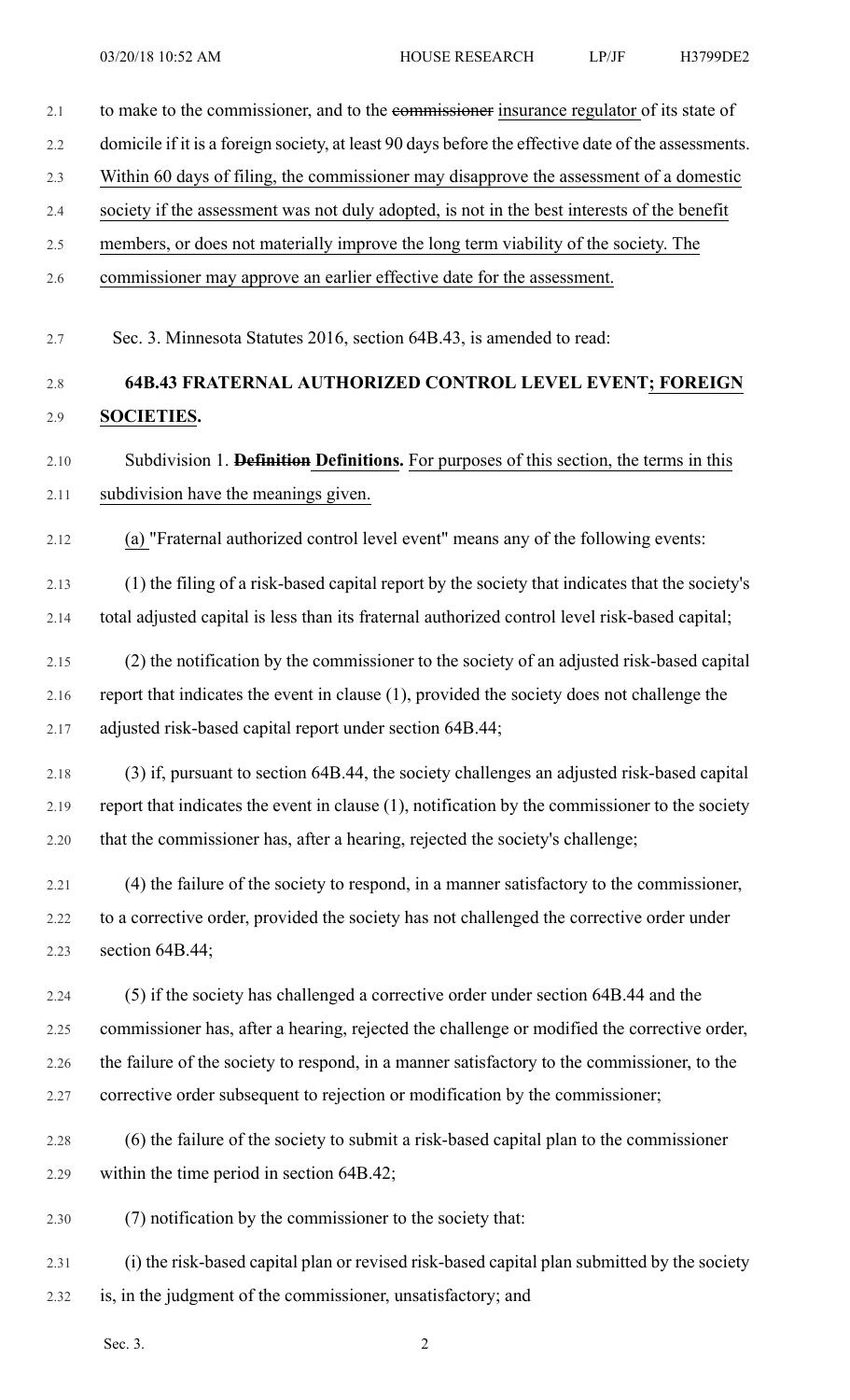| 3.1  | (ii) the society has not challenged the determination under section 64B.44;                      |
|------|--------------------------------------------------------------------------------------------------|
| 3.2  | (8) if, pursuant to section 64B.44, the society challenges a determination by the                |
| 3.3  | commissioner under the notification by the commissioner to the society that the commissioner     |
| 3.4  | has, after a hearing, rejected the challenge;                                                    |
| 3.5  | (9) notification by the commissioner to the society that the society has failed to adhere        |
| 3.6  | to its risk-based capital plan or revised risk-based capital plan, but only if the failure has a |
| 3.7  | substantial adverse effect on the ability of the society to eliminate the fraternal action level |
| 3.8  | event according to its risk-based capital plan or revised risk-based capital plan and the        |
| 3.9  | commissioner has so stated in the notification, provided the society has not challenged the      |
| 3.10 | determination under section 64B.44; or                                                           |
| 3.11 | $(10)$ if, pursuant to section 64B.44, the society challenges a determination by the             |
| 3.12 | commissioner under clause (9), the notification by the commissioner to the society that the      |
| 3.13 | commissioner has, after a hearing, rejected the challenge.                                       |
| 3.14 | (b) "Society" means a foreign fraternal benefit society not organized or operated under          |
| 3.15 | the laws of this state.                                                                          |
| 3.16 | Subd. 2. Commissioner's duties. In the event of a fraternal authorized control level             |
| 3.17 | event with respect to a society, the commissioner shall:                                         |
| 3.18 | (1) take the actions required under section 64B.42 regarding a society with respect to           |
| 3.19 | which a fraternal action level event has occurred; or                                            |
| 3.20 | (2) if the commissioner considers it to be in the best interests of the certificate holders      |
| 3.21 | of the society, require the society to take one or more of the following actions:                |
| 3.22 | (i) merge or otherwise consolidate with another willing authorized society;                      |
| 3.23 | (ii) cede any individual risk or risks, in whole or in part, to a willing society or life        |
| 3.24 | insurer;                                                                                         |
| 3.25 | (iii) suspend the issuance of new business; and                                                  |
| 3.26 | (iv) discontinue its insurance operations; or                                                    |
| 3.27 | (3) take the actions necessary to cause the society to be placed under regulatory control        |
| 3.28 | under chapter 60B. In the event the commissioner takes these actions, the fraternal authorized   |
| 3.29 | control level event is considered sufficient grounds for the commissioner to take action         |
| 3.30 | under chapter 60B, and the commissioner has the rights, powers, and duties with respect to       |
| 3.31 | the society set forth in chapter 60B. In the event the commissioner takes actions under this     |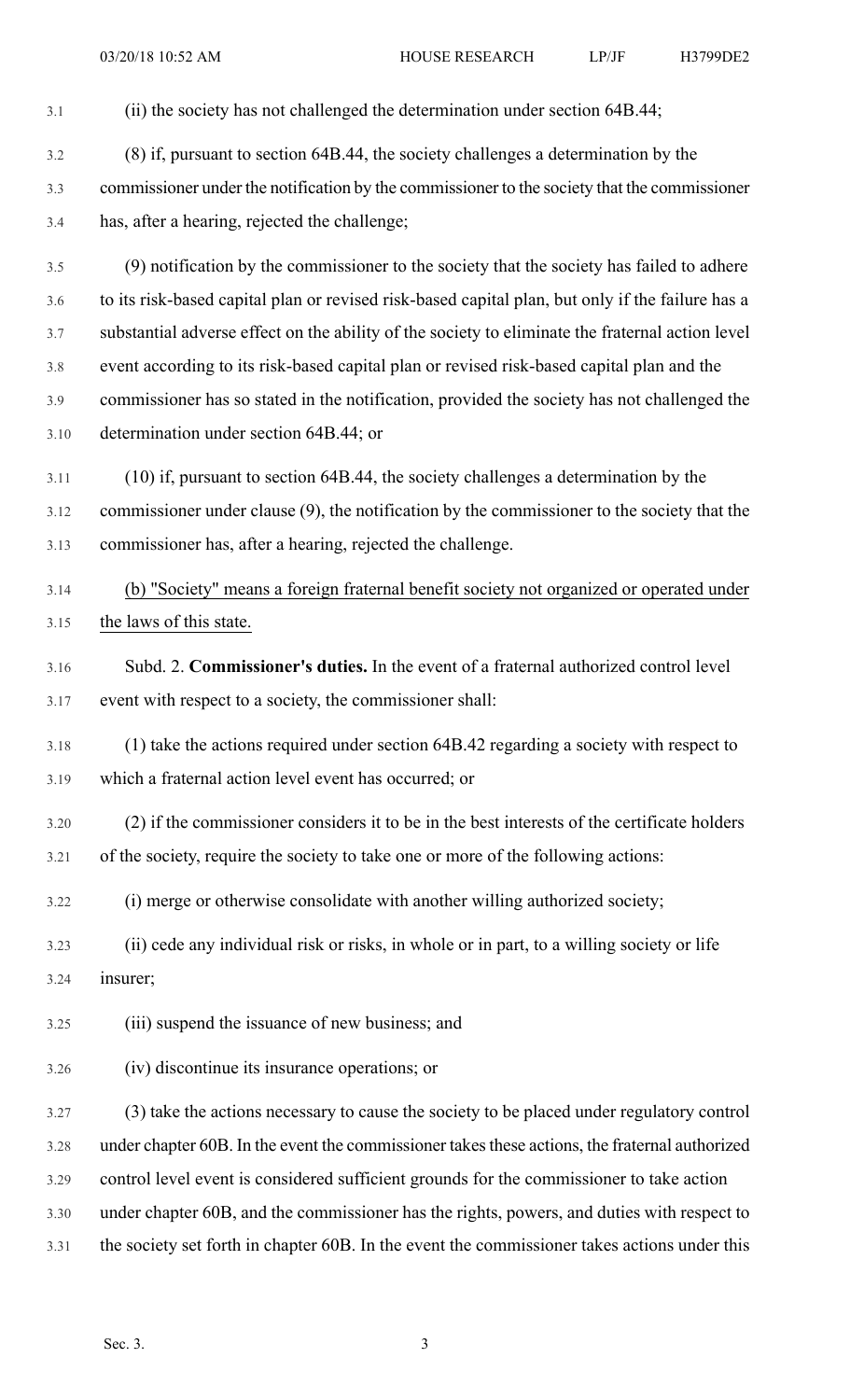| 4.1  | clause pursuant to an adjusted risk-based capital report, the society is entitled to the       |
|------|------------------------------------------------------------------------------------------------|
| 4.2  | protections afforded to societies under section 60B.11 pertaining to summary proceedings.      |
| 4.3  | Sec. 4. [64B.435] FRATERNAL AUTHORIZED CONTROL LEVEL EVENT;                                    |
| 4.4  | DOMESTIC SOCIETIES.                                                                            |
| 4.5  | Subdivision 1. <b>Definitions.</b> (a) For purposes of this section the following terms have   |
| 4.6  | the meanings given.                                                                            |
| 4.7  | (b) "Fraternal authorized control level event" means any of the following events:              |
| 4.8  | (1) the filing of a risk-based capital report by the society that indicates that the society's |
| 4.9  | total adjusted capital is less than its fraternal authorized control level risk-based capital; |
| 4.10 | (2) the notification by the commissioner to the society of an adjusted risk-based capital      |
| 4.11 | report that indicates the event in clause (1), provided the society does not challenge the     |
| 4.12 | adjusted risk-based capital report under section 64B.44;                                       |
| 4.13 | (3) if, pursuant to section 64B.44, the society challenges an adjusted risk-based capital      |
| 4.14 | report that indicates the event in clause (1), notification by the commissioner to the society |
| 4.15 | that the commissioner has, after a hearing, rejected the society's challenge;                  |
| 4.16 | (4) the failure of the society to respond, in a manner satisfactory to the commissioner,       |
| 4.17 | to a corrective order, provided the society has not challenged the corrective order under      |
| 4.18 | section 64B.44;                                                                                |
| 4.19 | (5) if the society has challenged a corrective order under section 64B.44 and the              |
| 4.20 | commissioner has, after a hearing, rejected the challenge or modified the corrective order,    |
| 4.21 | the failure of the society to respond, in a manner satisfactory to the commissioner, to the    |
| 4.22 | corrective order subsequent to rejection or modification by the commissioner;                  |
| 4.23 | (6) the failure of the society to submit a risk-based capital plan to the commissioner         |
| 4.24 | within the time period in section 64B.42;                                                      |
| 4.25 | (7) notification by the commissioner to the society that:                                      |
| 4.26 | (i) the risk-based capital plan or revised risk-based capital plan submitted by the society    |
| 4.27 | is, in the judgment of the commissioner, unsatisfactory; and                                   |
| 4.28 | (ii) the society has not challenged the determination under section 64B.44;                    |
| 4.29 | (8) if, pursuant to section 64B.44, the society challenges a determination by the              |
| 4.30 | commissioner under the notification by the commissioner to the society that the commissioner   |
| 4.31 | has, after a hearing, rejected the challenge;                                                  |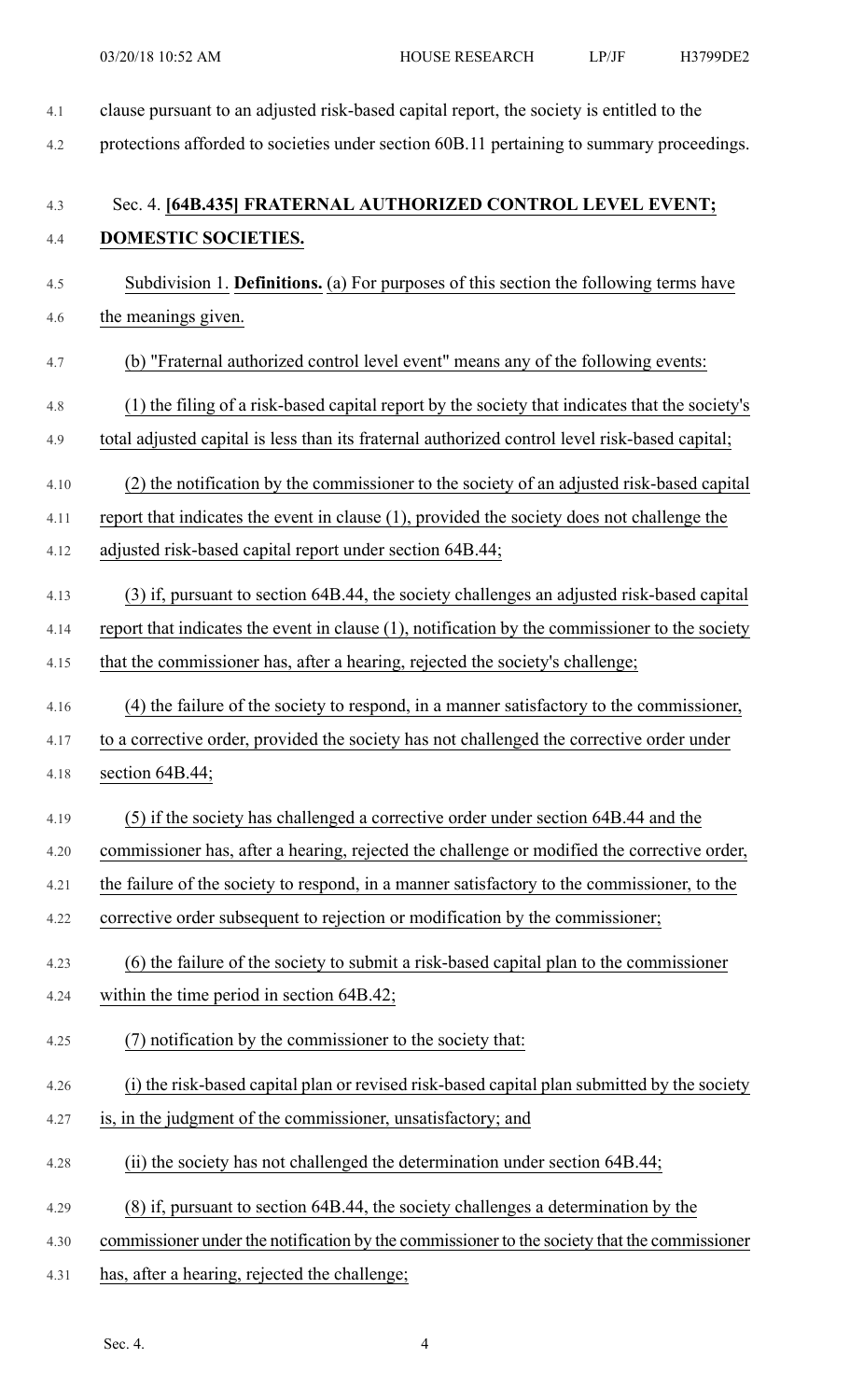| 5.1  | (9) notification by the commissioner to the society that the society has failed to adhere          |
|------|----------------------------------------------------------------------------------------------------|
| 5.2  | to its risk-based capital plan or revised risk-based capital plan, but only if the failure has a   |
| 5.3  | substantial adverse effect on the ability of the society to eliminate the fraternal authorized     |
| 5.4  | control level event according to its risk-based capital plan or revised risk-based capital plan    |
| 5.5  | and the commissioner has so stated in the notification, provided the society has not challenged    |
| 5.6  | the determination under section 64B.44; or                                                         |
| 5.7  | $(10)$ if, pursuant to section 64B.44, the society challenges a determination by the               |
| 5.8  | commissioner under clause $(9)$ , the notification by the commissioner to the society that the     |
| 5.9  | commissioner has, after a hearing, rejected the challenge.                                         |
| 5.10 | (c) "Qualifying society" means a fraternal benefit society, whether foreign or domestic,           |
| 5.11 | that has the financial strength and administrative capability to accept a transfer of certificates |
| 5.12 | under the provisions of subdivision 2 and is domiciled in a state accredited by the NAIC.          |
| 5.13 | (d) "Society" means a domestic fraternal benefit society organized and operated under              |
| 5.14 | the laws of this state.                                                                            |
| 5.15 | Subd. 2. Plan to transfer members. (a) Within 60 days of a fraternal authorized control            |
| 5.16 | level event with respect to a society, the society shall present to the commissioner a plan to     |
| 5.17 | protect the interests of its members. The plan shall include transferring all members,             |
| 5.18 | certificates, policies, and related assets and liabilities of the society, together with any other |
| 5.19 | assets and liabilities the society desires to transfer, to another firm, corporation, or           |
| 5.20 | organization through merger, consolidation, assumption, or other means. Any transfer shall         |
| 5.21 | constitute a novation of the transferring society's certificates or policies effective upon the    |
| 5.22 | date of transfer. The commissioner shall review the plan within 30 days of its submission          |
| 5.23 | and may approve the plan within that time frame if the plan provides sound financial security      |
| 5.24 | for the payment of obligations arising under the certificates and policies of the society and      |
| 5.25 | is otherwise in the best interest of the members.                                                  |
| 5.26 | (b) The transfer shall be:                                                                         |
| 5.27 | (1) concluded within the time frame established by the commissioner, which shall not               |
| 5.28 | exceed 90 days;                                                                                    |
| 5.29 | (2) approved by the society upon majority vote of its board of directors prior to the              |
| 5.30 | submission of the plan to the commissioner; and                                                    |
| 5.31 | (3) effective notwithstanding the provisions of section 64B.14 or any other requirement            |
| 5.32 | of statute or rule or the laws of the society requiring another form of notice to members or       |
|      |                                                                                                    |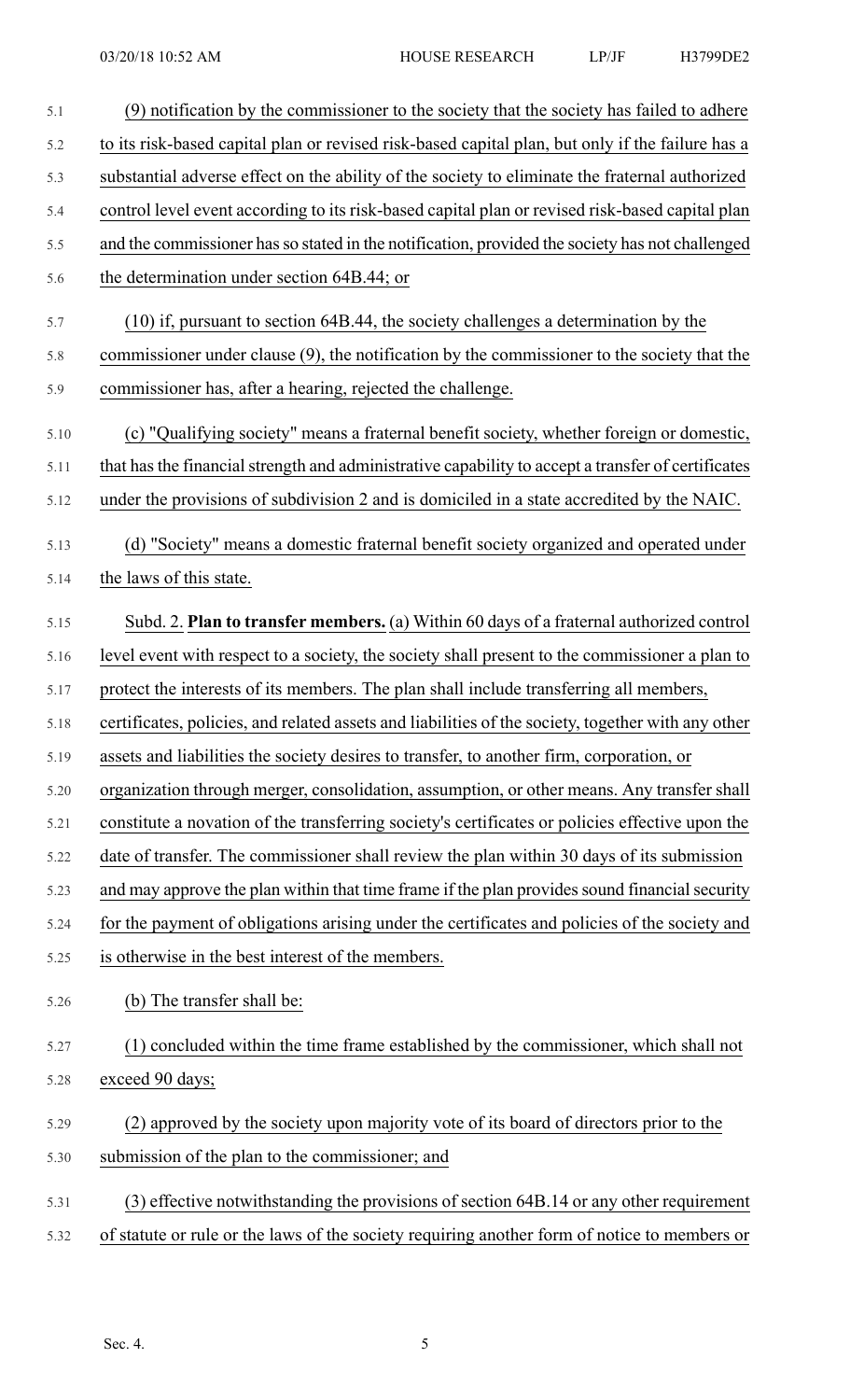| 6.1  | approval by the supreme governing body. Any notice to or approval of a transfer required         |
|------|--------------------------------------------------------------------------------------------------|
| 6.2  | by the laws of the society or statute or rule shall be suspended by this subdivision.            |
| 6.3  | (c) In the event of a transfer under this subdivision to a firm, corporation, or organization    |
| 6.4  | that does not have a certificate of authority to transact insurance in this state, a limited     |
| 6.5  | certificate of authority may be issued upon application to the commissioner if the firm,         |
| 6.6  | corporation, or organization is authorized to transact insurance by and is domiciled in a        |
| 6.7  | state accredited by the National Association of Insurance Commissioners. Within 30 days          |
| 6.8  | of application, a limited certificate of authority may be issued if the commissioner determines  |
| 6.9  | that the applicant has sufficient financial strength and servicing capabilities to satisfy the   |
| 6.10 | obligations arising under the transferring society's certificates and policies. The limited      |
| 6.11 | certificate of authority shall authorize the firm, corporation, or organization to service the   |
| 6.12 | certificates and policies resulting from a transfer, including issuing any amendments or         |
| 6.13 | revisions requested by the holder of the policy and certificate, and to fulfill all obligations  |
| 6.14 | arising under the policy or certificate, but not to otherwise transact insurance in this state.  |
| 6.15 | (d) Upon the effective date of a transfer to a firm, corporation, or organization that is        |
| 6.16 | not a domestic or foreign society and in consideration for that transfer, each member of the     |
| 6.17 | society shall be deemed to agree that any terms of a certificate subjecting the certificate to   |
| 6.18 | the laws of the society or providing rights or obligations of membership, except to the extent   |
| 6.19 | of any outstanding lien not released by the terms of the transfer, shall be null and void and    |
| 6.20 | the assuming firm, corporation, or organization shall endorse the certificates accordingly.      |
| 6.21 | (e) The board of directors of a society may suspend or modify its qualifications for             |
| 6.22 | membership as necessary or appropriate to facilitate a transfer under this subdivision,          |
| 6.23 | notwithstanding the laws of the society or any statute or rule to the contrary. Notwithstanding  |
| 6.24 | any statute or rule to the contrary, no notice to members or approval by the supreme             |
| 6.25 | governing body shall be required if a society has a fraternal authorized control level event     |
| 6.26 | and a transfer is approved by the commissioner pursuant to this subdivision. Each society        |
| 6.27 | shall amend their laws to permit the transactions contemplated by this subdivision, including    |
| 6.28 | suspending any provisions requiring any notice to members or approval of the supreme             |
| 6.29 | governing body with respect to the transfer of its certificates and policies, if the society has |
| 6.30 | a fraternal authorized control level event and the transfer is approved by the commissioner      |
| 6.31 | Subd. 3. Liquidation. (a) In the event of a fraternal authorized control level event under       |
| 6.32 | circumstances the commissioner determines will not be promptly remedied pursuant to the          |
| 6.33 | authorization provided in subdivision 2, or in the event that there are any grounds under        |
| 6.34 | section 60B.20 to commence a liquidation, the commissioner may issue an order declaring          |
| 6.35 | the society to be in hazardous financial condition and initiate proceedings pursuant to this     |